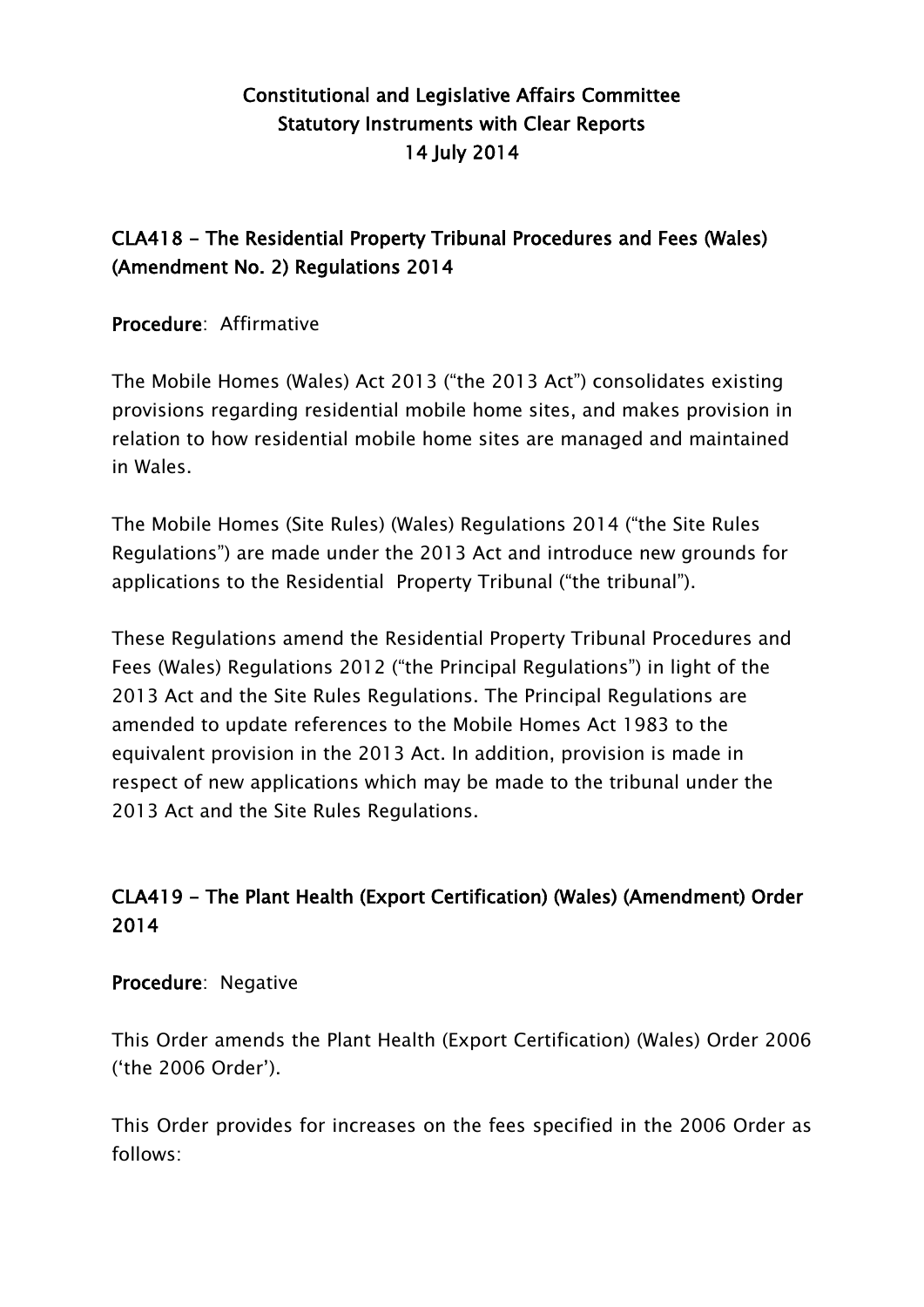- (a) fees for services in respect of applications for certificates by a range from 4% to 52% (article 2(3)) and
- (b) fees for pre-export services by 19% (article 2 (4)).

# CLA420 - The Mobile Homes (Pitch Fees) (Prescribed Form) (Wales) Regulations 2014

Procedure: Negative

These Regulations prescribe the form of the document that must accompany a pitch fee review notice (served under paragraph 17(3) or (8) (b) of Chapter 2 of Part 1 of Schedule 2 to the Mobile Homes (Wales) Act 2013) which proposes an increase in the pitch fee.

## CLA421 - The Mobile Homes (Selling and Gifting) (Wales) Regulations 2014

#### Procedure: Negative

These Regulations introduce new procedures for the selling and gifting of mobile homes and assignment of agreements under provisions in Part 4 of the Mobile Homes (Wales) Act 2013.

## CLA422 - The Mobile Homes (Site Rules) (Wales) Regulations 2014

#### Procedure: Negative

These Regulations prescribe the procedure for the making, variation and deletion of site rules, prescribe the matters to which site rules may and may not relate and grant appeal rights in relation to these matters, under section 52 of the Mobile Homes (Wales) Act 2013.

## CLA423 – The Education (Student Support) (Wales) Regulations 2014

#### Procedure: Negative

The Education (Student Support) (Wales) Regulations 2013 ("the 2013 Regulations") provide for financial support for students who are ordinarily resident in Wales and taking designated higher education courses in respect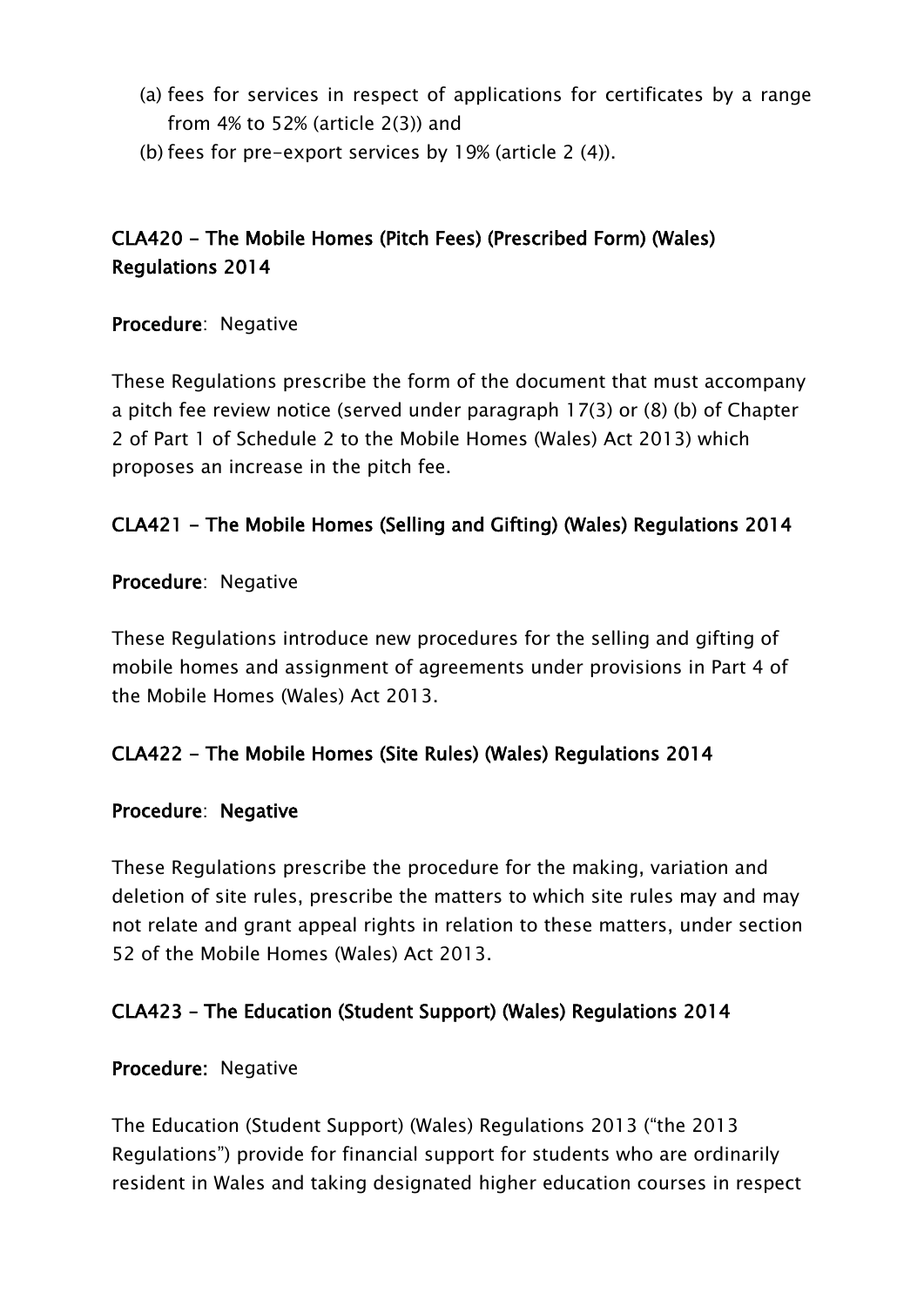of academic years beginning on or after 1 September 2014. These Regulations amend the 2013 Regulations.

## CLA424 - The Mobile Homes (Written Statement) (Wales) Regulations 2014

#### Procedure: Negative

Before a person enters into an agreement to occupy a mobile home as a main residence, the Mobile Homes (Wales) Act 2013 requires site owners to give a written statement to the proposed occupier. These regulations specify that the written statement must contain certain information namely:

- information about the occupier's rights under the agreement (including the terms that apply to the agreement and how to challenge those terms); and
- information about the start date of the agreement, the size and location of the pitch, the pitch fee and other charges.

## CLA425 - The Town and Country Planning (Development Management Procedure) (Wales) (Amendment) Order 2014

#### Procedure: Negative

Amendments made to section 96A of the Town and Country Planning Act 1990 by the Town and Country Planning (Non-Material Changes and Correction of Errors) (Wales) Order 2014 (S.I. 2014/1770 (W.182)) allow local planning authorities in Wales to make non-material changes to planning permissions relating to land in their area.

This Order amends the Town and Country Planning (Development Management Procedure) (Wales) Order 2012 (S.I. 2012/801 (W. 110)) to make provision for the form and manner in which applications are to be made. The Order also places requirements on local planning authorities as to consultation and publicity.